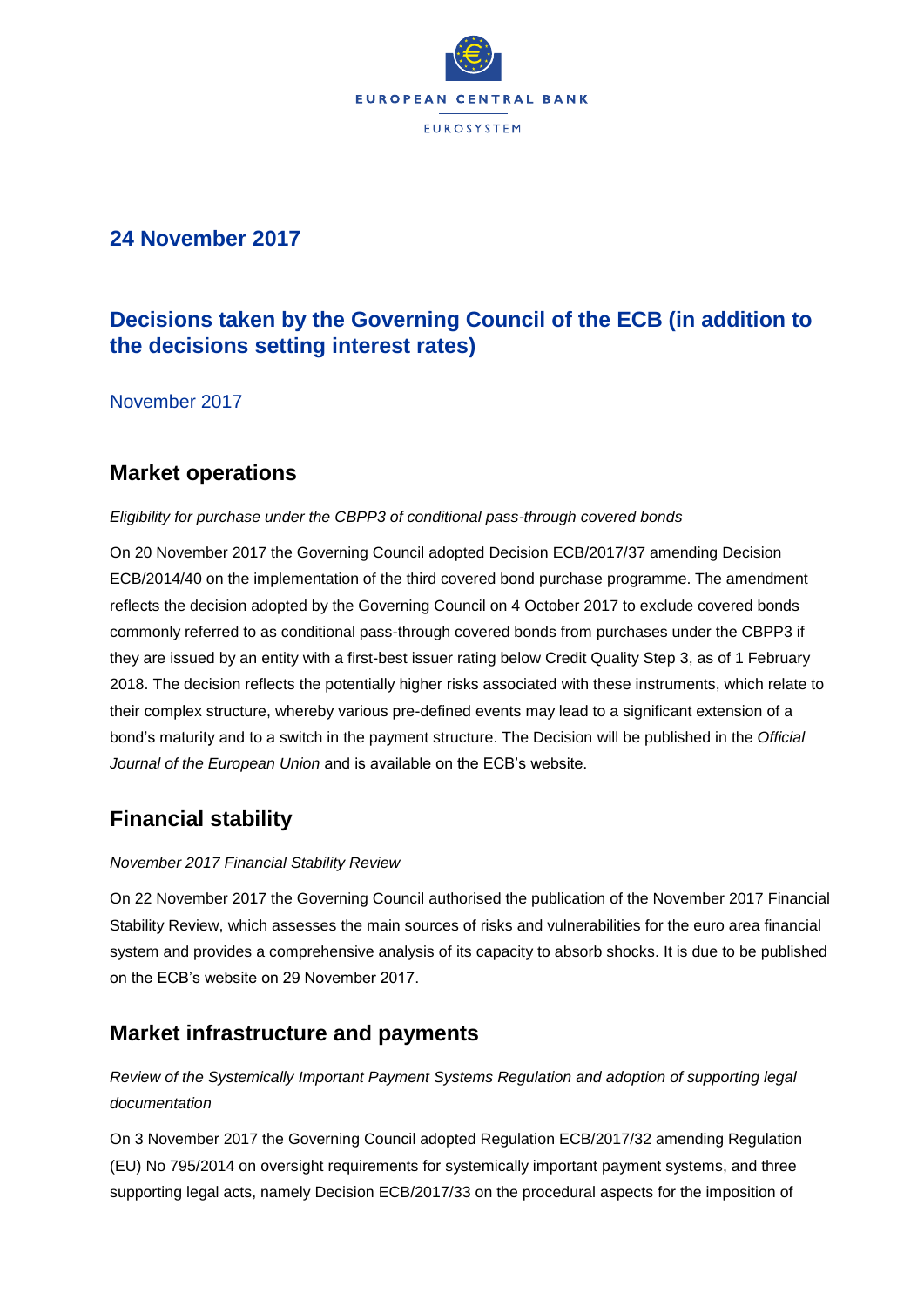corrective measures for non-compliance with Regulation (EU) 795/2014, Regulation ECB/2017/34 amending Regulation (EC) No 2157/1999 on the powers of the European Central Bank to impose sanctions, and Decision ECB/2017/35 on the methodology for calculating sanctions for infringements of the oversight requirements for systemically important payment systems. The amending Regulation takes into account the comments received in the context of the related public consultation, some of which highlighted the need for clarifications. To that end, the Governing Council decided to publish an explanatory note prepared by the Eurosystem/ESCB Market Infrastructure and Payments Committee to foster a good understanding of the amendments and their underlying rationale. The legal acts and the explanatory note are available on the ECB's website.

#### *Change in the composition of the Market Infrastructure Board*

On 15 November 2017 the Governing Council appointed Ms Kirsi Ripatti, Senior Adviser at Suomen Pankki – Finlands Bank, in replacement of Mr Ron Berndsen, as a member of the Market Infrastructure Board (MIB), with immediate effect and until 31 January 2019. The composition of the MIB is available on the ECB's website.

#### *Eurosystem oversight report 2016*

On 20 November 2017 the Governing Council approved the Eurosystem oversight report 2016 and its publication on the ECB's website. The report describes the oversight activities that the Eurosystem performed in the period from mid-2014 until end-2016. It also covers oversight activities and developments in the first part of 2017 and, looking ahead, refers to the main activities foreseen in the area of oversight of financial market infrastructures and payment instruments in the near future. The report also includes a few articles on the topics of instant payments, cyber resilience and the requirements under the Payment Services Directive 2 Regulatory Technical Standards for strong customer authentication and common and secure communication. The report is available on the ECB's website.

### **Advice on legislation**

*ECB Opinion on the role of Národná banka Slovenska in supervising the education of financial intermediaries and financial agents*

On 27 October 2017 the Governing Council adopted Opinion CON/2017/43 at the request of the Ministry of Finance of the Slovak Republic.

*ECB Opinion on payment services in Cyprus*

On 27 October 2017 the Governing Council adopted Opinion CON/2017/44 at the request of the Cypriot Minister for Finance.

*ECB Opinion on amendments to the Union framework for capital requirements of credit institutions and investment firms*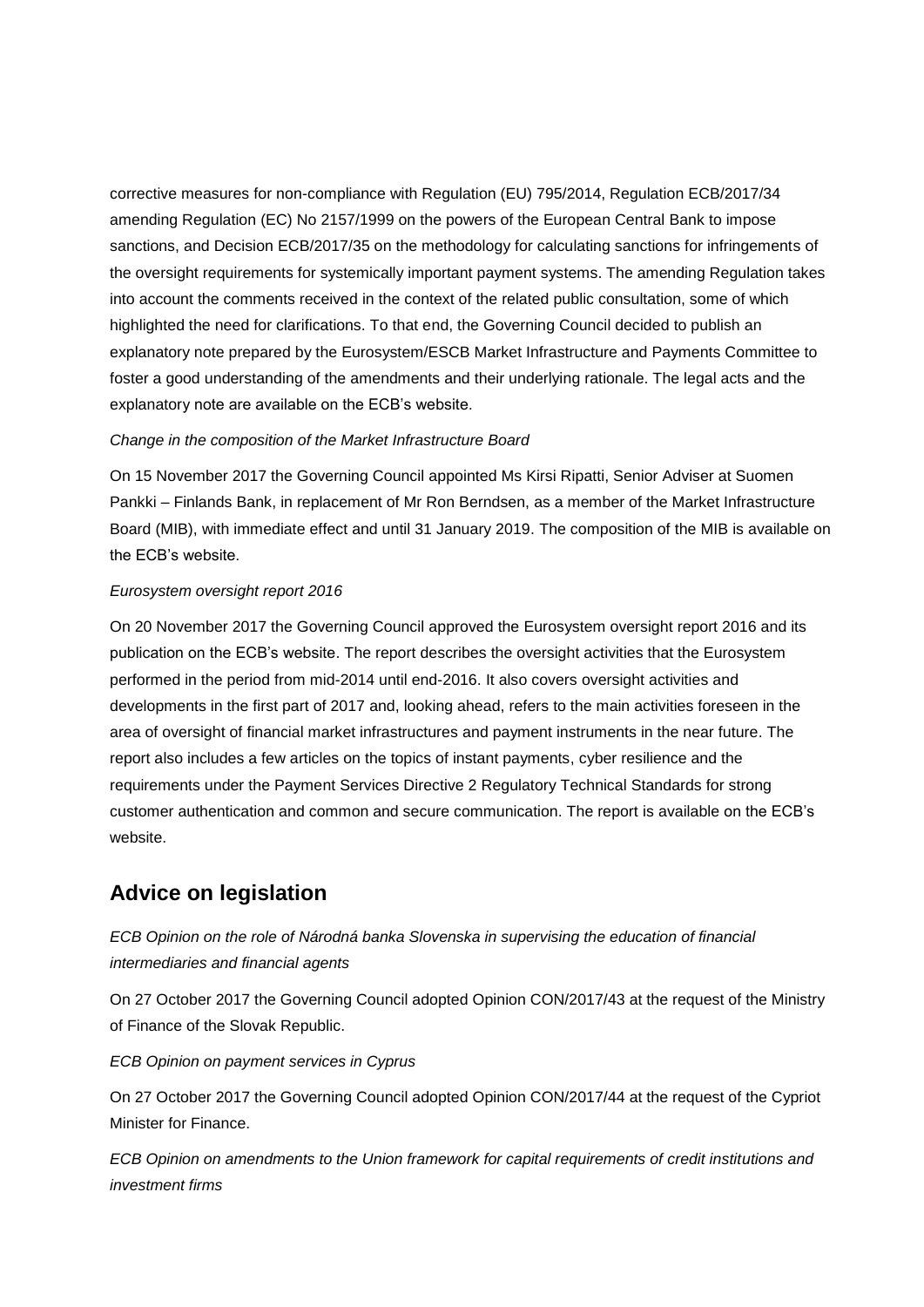On 8 November 2017 the Governing Council adopted Opinion CON/2017/46 at the request of the Council of the European Union and the European Parliament.

*ECB Opinion on revisions to the Union crisis management framework*

On 8 November 2017 the Governing Council adopted Opinion CON/2017/47 at the request of the Council of the European Union and the European Parliament.

*ECB Opinion on support to home loan borrowers in a difficult financial situation and support for the voluntary restructuring of home loans denominated or indexed in a foreign currency in Poland.*

On 9 November 2017 the Governing Council adopted Opinion CON/2017/48 at the request of the Polish Parliament.

## **Corporate governance**

#### *Review of the mandate of the Audit Committee*

On 2 November 2017 the Governing Council approved a revised mandate of the Audit Committee. This review led to a few minor amendments, mainly reflecting developments at the ECB and taking into account best practices identified in the Audit Committee mandates of relevant comparator organisations. The revised mandate is available on the ECB's website.

#### *Annual accounts of the ECB*

On 16 November 2017 the Governing Council adopted Decision ECB/2017/36 amending Decision (EU) 2016/2247 on the annual accounts of the European Central Bank. The financial reporting framework of the ECB is amended to take into account a change in the auditing standard ISA 700 "Forming an Opinion and Reporting on Financial Statements". The amending Decision will ensure that the ECB's reporting framework continues to allow the ECB to receive the "true and fair view" unmodified opinion in its auditor's report on its annual accounts. The Decision is available on the ECB's website.

### **Statistics**

#### *Publication of new statistics on the euro money market*

On 15 November 2017 the Governing Council took note of the regular publication of statistics on the euro money market based on the Money Market Statistical Reporting (MMSR) granular data, consistent with the ECB statistical quality framework and compliant with the public commitment on European statistics by the European System of Central Banks. These statistics encompass the total turnover amounts and weighted average rates over the ECB reserve maintenance period in the unsecured market segment and average daily volumes during the maintenance period for the tenors, for which sufficient data are available. The first such publication, the purpose of which is to enhance market transparency and improve money market functioning, took place on 21 November 2017. A related press release is available on the ECB's website.